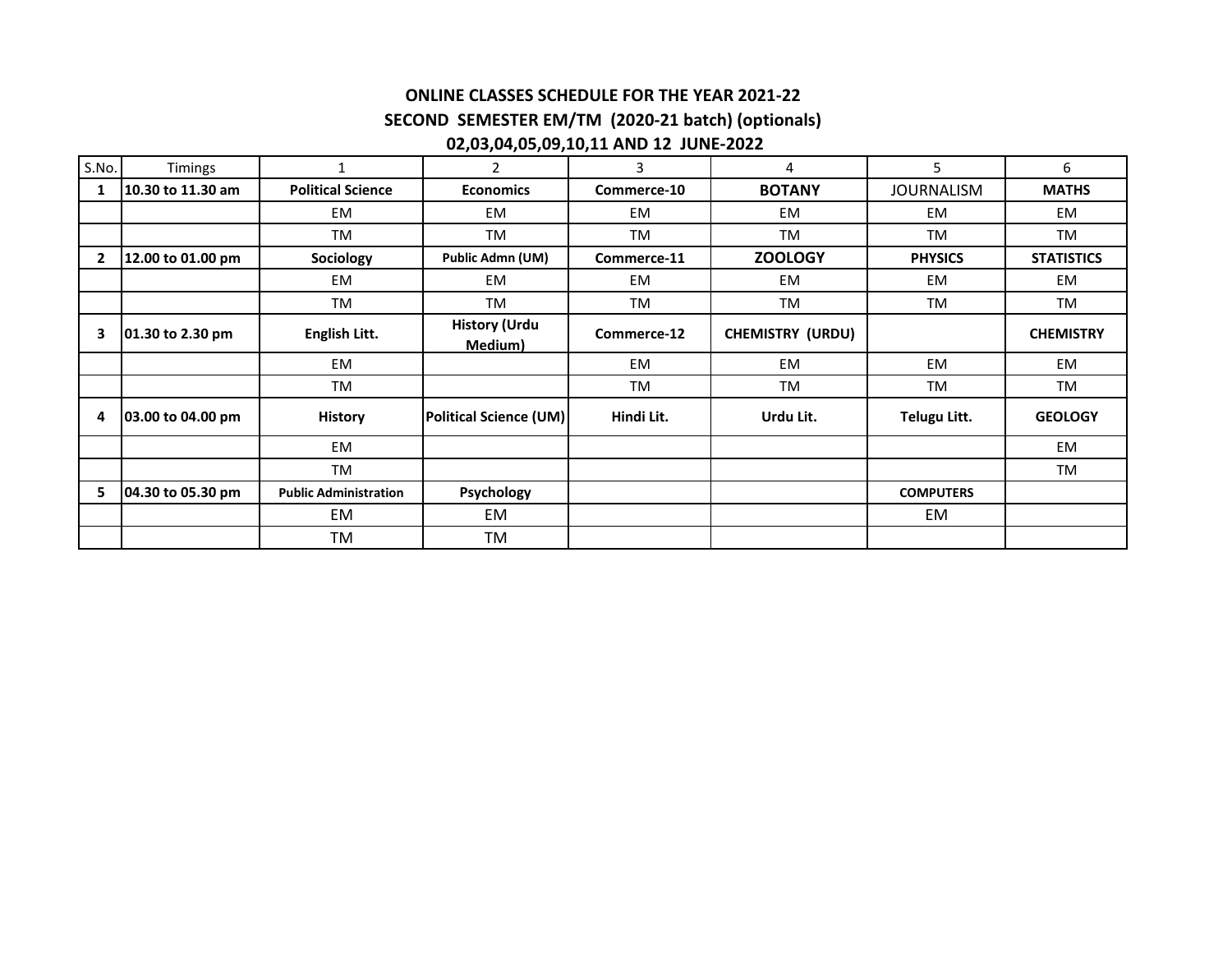# **ONLINE CLASSES SCHEDULE FOR THE YEAR 2021-22 FOURTH SEMESTER EM/TM (2020-21 BATCH) (optionals)**

#### **02,03,04,05,09,10,11 AND 12 JUNE-2022**

| S.No.        | Timings           | $\mathbf{1}$                 | $\overline{2}$                                | 3           | 4                       | 5                  | 6                 |
|--------------|-------------------|------------------------------|-----------------------------------------------|-------------|-------------------------|--------------------|-------------------|
| 1            | 10.30 to 11.30 am | Sociology                    | <b>History (Urdu</b><br>Medium)               | Commerce-10 | <b>BOTANY</b>           |                    | <b>MATHS</b>      |
|              |                   | <b>EM</b>                    |                                               | EM          | EM                      |                    | EM                |
|              |                   | <b>TM</b>                    |                                               | <b>TM</b>   | TM                      |                    | <b>TM</b>         |
| $\mathbf{2}$ | 12.00 to 01.00 pm | <b>History</b>               | Psychology                                    | Commerce-11 | <b>PHYSICS</b>          | <b>ZOOLOGY</b>     | <b>JOURNALISM</b> |
|              |                   | EM                           | <b>EM</b>                                     | EM          | EM                      | EM                 | EM                |
|              |                   | TM                           | TM                                            | <b>TM</b>   | TM                      | <b>TM</b>          | <b>TM</b>         |
| 3            | 01.30 to 2.30 pm  | <b>Public Administration</b> | <b>Economics</b>                              | Commerce-12 | <b>CHEMISTRY (URDU)</b> | <b>STATISTICS</b>  | <b>CHEMISTRY</b>  |
|              |                   | EM                           | <b>EM</b>                                     | EM          |                         | EM                 | EM                |
|              |                   | <b>TM</b>                    | TM                                            | TM          |                         | TM                 | TM                |
| 4            | 03.00 to 04.00 pm | English Litt.                | <b>Public Administration</b><br>(Urdu Medium) | Hindi Lit.  | Urdu Lit.               | <b>Telugu Litt</b> | <b>GEOLOGY</b>    |
|              |                   |                              |                                               |             |                         |                    | EM                |
|              |                   |                              |                                               |             |                         |                    | TM                |
| 5            | 04.30 to 05.30 pm | <b>Political Science</b>     | Pol Science (UM)                              |             |                         | <b>COMPUTERS</b>   |                   |
|              |                   | EM                           |                                               |             |                         | EM                 |                   |
|              |                   | TM                           |                                               |             |                         |                    |                   |